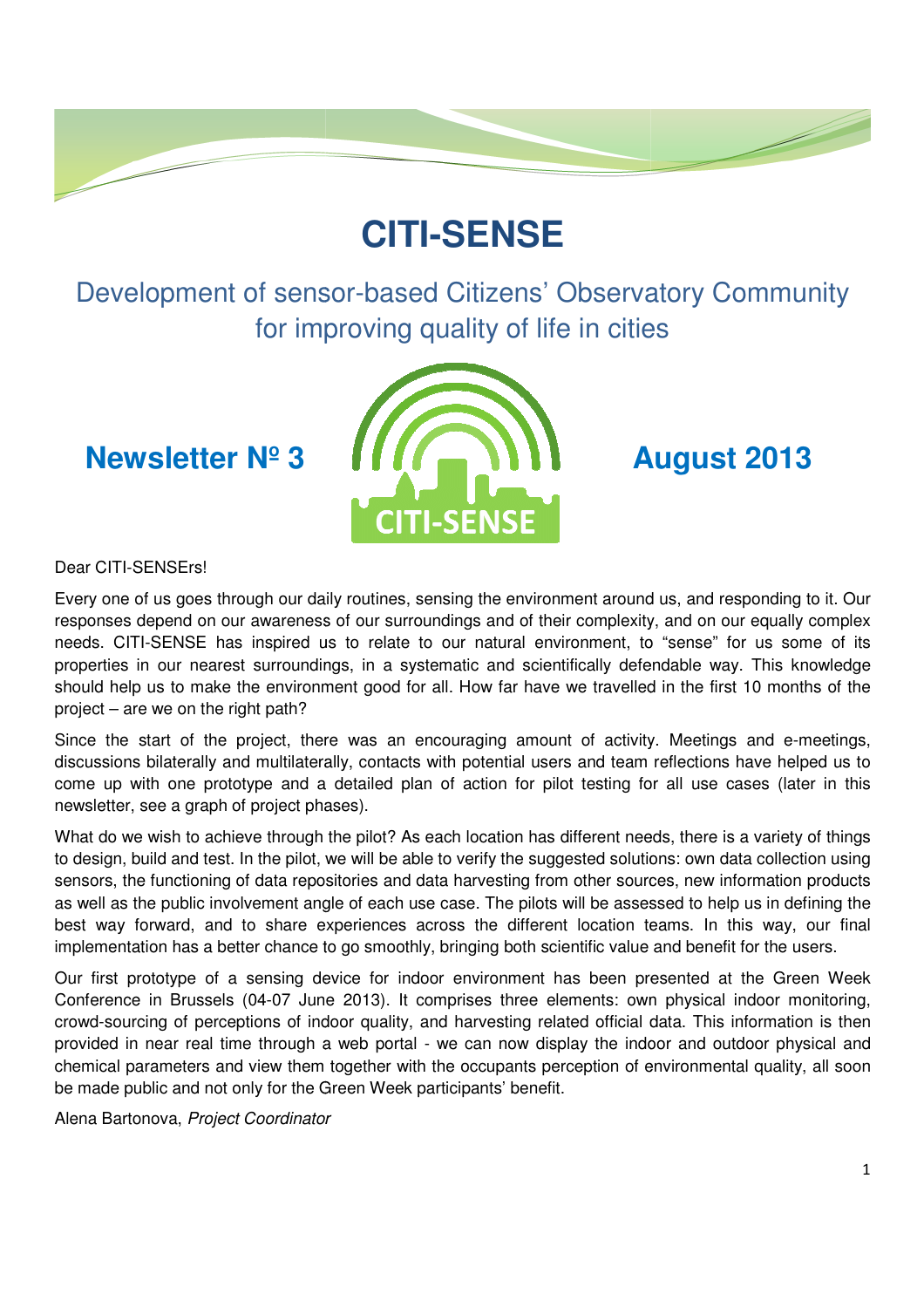

# **CivicFlow – Civic engagement for environmental mobile sensing** (Andrei Tamilin & Daniele Miorandi, U-Hopper)

The CivicFlow platform (www.civicflow.com) developed by U-Hopper, will be used as an engagement platform within the p project. Citizens will perform various sensing tasks on their surroundings and make this information available via widgets or mobile web applications to the CivicFlow platform.

During the Green Week, a CITI-SENSE demo allowed Green Week participants to provide their perception about room temperature, air quality and noise. The to provide their perception about room temperature, air quality and noise. The<br>demo was extremely well received, with 68 attendees who accessed the CITI-SENSE questionnaire by scanning a QR code with their smartphone.

The collected information may be used by building managers to optimize the heating/air conditioning/ventilation systems. The respondents, many of them never considering indoor environment as something they may influence, became aware of the indoor characteristics and how they relate to their well being. became aware of the indoor characteristics and how they relate to their wel<br>being.<br>The demo proved a useful experience also for the CITI-SENSE consortium. In

particular, it provided a better understanding of how citizens of different age groups perceive the usage of innovative technologies for collective sensing. groups perceive the usage of innovative technologies for collective sensing.<br>The U-Hopper team received feedback useful for validation of the underpinning CivicFlow platform.



QR code scanning for opening mobile questionnaire on the smartphone



Timeline for the different project phases within CITI CITI-SENSE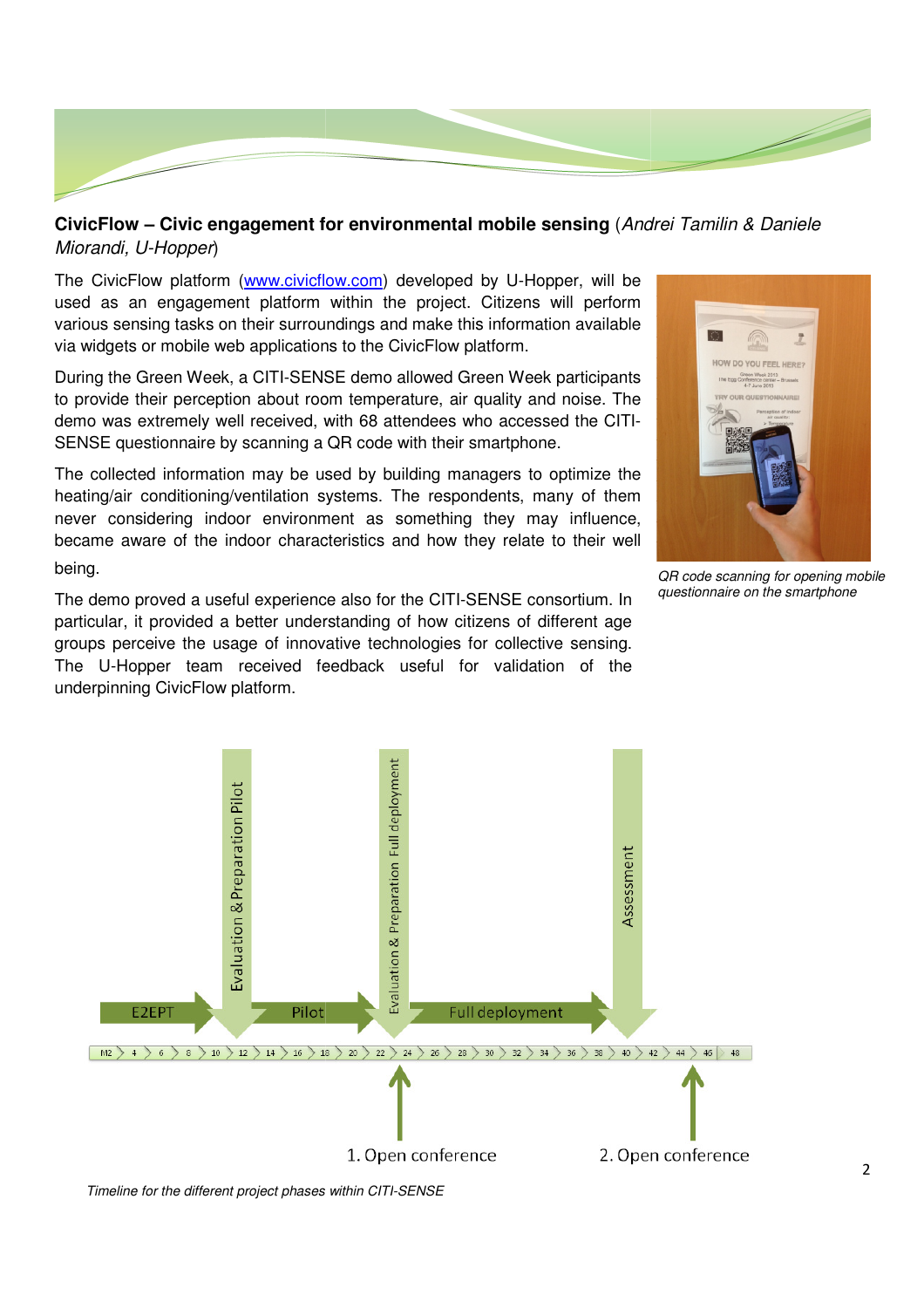

### Showcasing indoor at the Green Week Conference 2013 in Brussels (Dejan Drajic, DNET)

Dejan Drajic of DunavNET joined Britt Ann Kaastad (NAAF), William Lahoz and Alena Bartonova (NILU) at the Green Week Conference 2013, showing off the Alena Bartonova (NILU) at the Green Week Conference 2013, showing off the<br>prototype indoor environment instrument. William presented the project to the public, Britt Ann shared the latest news within indoor and outdoor environment monitoring and Alena recruited visitors of the Green Week to participate in the CITI-SENSE mobile survey on indoor environment. Dejan, the technical expert who knows everything about the prototype device and communication, had a great time talking to the press, and got also to shake hands with the great time talking to the press, and got also to shake h<br>Commissioner·for·Environment. Here is his account of the event:

In Belgrade, DunavNET has built the first working CITI-SENSE prototype for monitoring the indoor environment. Because of that, I was asked to participate in the exhibition, and to demonstrate the EB700 prototype device. It allows real



time monitoring of environmental parameters using GPS/GPRS technology. I have displayed the equipment and discussed its opportunities and the real time have displayed the equipment and discussed its opportunities and the real time<br>results of measurements and monitoring of local environment parameters with

CITI-SENSE Co-ordinator engaged in conversation with Mr. Janez Potocnik

all the stand visitors. The web application for visualization of the results of real time measurements was running on the monitor, and the visitors were able to see, understand and discuss both hardware and software capabilities of the system. tion for visualization of the results of real time measurements was<br>were able to see, understand and discuss both hardware and software<br>The exhibition attracted a huge number of participants from<br>government, business and i



Dejan Drajic of DunavNET presenting CITI-SENSE to the media

government, business and industry, non academia and the media. This provided us with an excellent opportunity for debate and exchanges of experience and best practice. Discussions with researchers and representatives from different areas gave us a unique chance to spread our knowledge and to get a broader picture of how does our part fit in the complex and important area of environmental monitoring. debate and exchanges of experience and best<br>sions with researchers and representatives from<br>ave us a unique chance to spread our knowledge and

Many journalists and TV reporters attend the exhibition and made Many journalists and TV reporters attend the exhibition and made<br>interviews. It was a pleasure to present CITI-SENSE and our preliminary results to TV companies from Serbia and China, and to

journalists from Belgium! I am looking forward to more exhibitions like this on: they would give us more opportunities to enrich our society.

On the third day of the exhibition, Mr. Janez Potocnik, European Commissioner for Environment visited exhibition stands, and discussed the exhibits and proposed solutions. It was a great pleasure to meet him and preliminary results to TV companies from Serbia and China, and to<br>journalists from Belgium! I am looking forward to more exhibitions like this on: they would give us more<br>opportunities to enrich our society.<br>On the third d valuable, recognizable and applicable in real life.